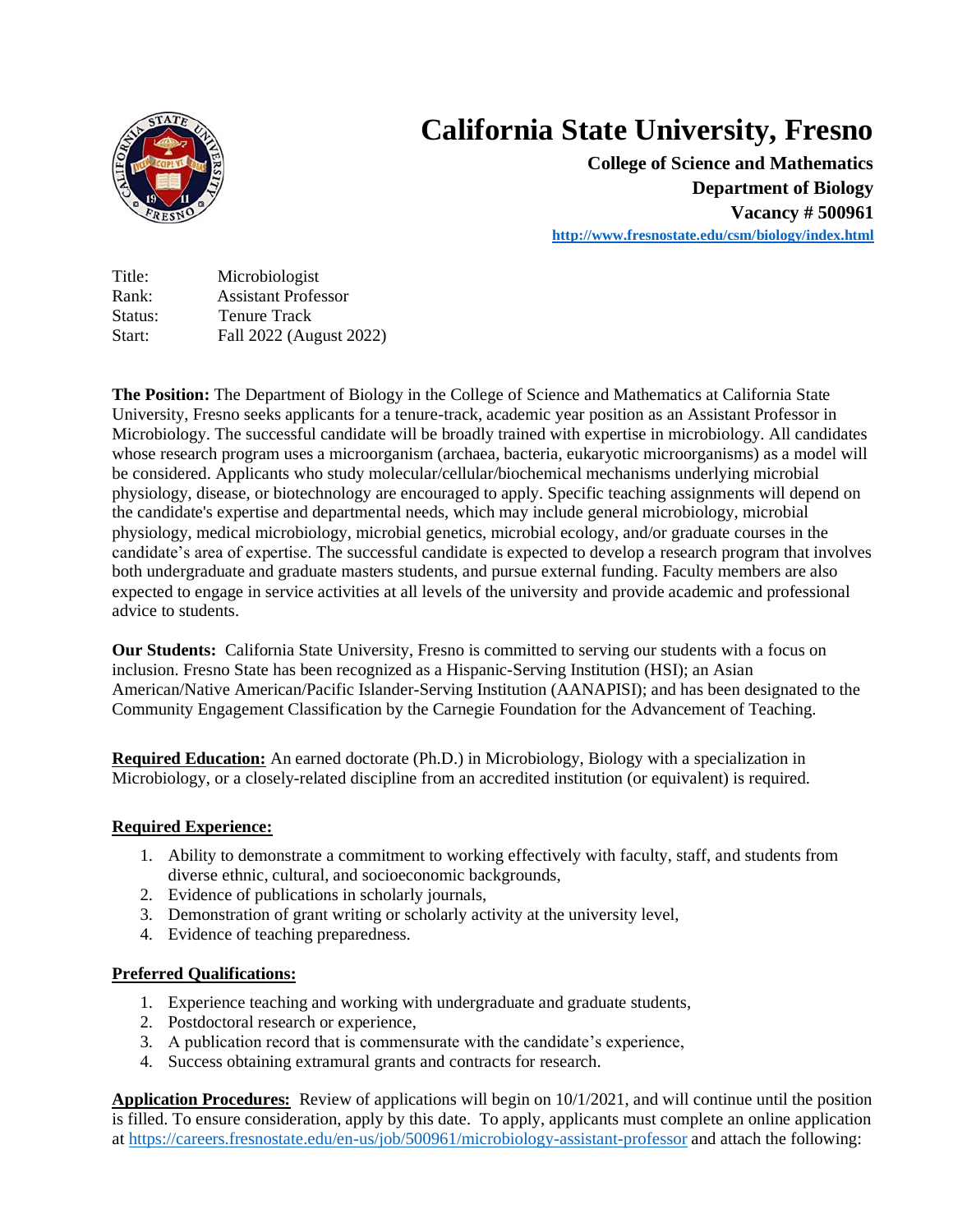- 1. A cover letter specifically addressing required experience and preferred qualifications,
- 2. A current curriculum vitae,
- 3. A statement of current and future research,
- 4. A statement of teaching philosophy,
- 5. A statement addressing your commitment to working with faculty, staff, and students from diverse ethnic, cultural, and socioeconomic backgrounds,
- 6. Names and contact information of five professional references.

Upon request, finalists will be required to submit:

- 1. Three current letters of recommendation
- 2. Official transcripts

For inquiries, contact: Dr. Katherine Waselkov, Search Committee Chair, California State University, Fresno, Department of Biology, College of Science and Mathematics; email: kwaselkov@csufresno.edu.

**About the Department and College:** The Department of Biology consists of excellent educators with active, externally-funded research programs, who are dedicated to providing students with cutting-edge experiences in their areas of expertise. The department includes 18 full-time faculty with research strengths in microbiology, molecular genetics, cellular and developmental biology, physiology, and ecology and evolutionary biology, with whom the successful candidate may collaborate. Faculty in the Department may mentor graduate students through two complementary master's degree programs, M.S. in Biology and M.S. in Biotechnology. In addition, the successful applicant could develop interdisciplinary collaborations with other departments within the College of Science and Mathematics or other colleges across campus. The new faculty member will have opportunities to become involved in many different diversity, equity, and inclusion-related activities within the College, University, and local community. Some of these opportunities include: the College-level Building Opportunities through Networks of Discovery first-year experience program [\(http://www.fresnostate.edu/csm/fye/index.html\)](http://www.fresnostate.edu/csm/fye/index.html) and NIH-funded Research Training Initiative for Scientific Enhancement program to support aspiring biomedical research scientists [\(https://www.fresnostate.edu/csm/rise/\)](https://www.fresnostate.edu/csm/rise/), the University's STEAM: Enriched Pathways program to boost student success in science, technology, engineering, agricultural sciences, and mathematics [\(http://www.fresnostatenews.com/2020/12/08/fresno-state-awarded-3m-to-boost-student-success-in-steam/\)](http://www.fresnostatenews.com/2020/12/08/fresno-state-awarded-3m-to-boost-student-success-in-steam/), and the Fresno State instance of the National Coalition Building Institute [\(https://www.fresnostate.edu/studentaffairs/ccgc/ncbi/index.html\)](https://www.fresnostate.edu/studentaffairs/ccgc/ncbi/index.html). For graduate students in particular, there are two different Bridges to the Doctorate programs: one NIH-funded in collaboration with UC Davis [\(https://www.fresnostate.edu/csm/b2doc/\)](https://www.fresnostate.edu/csm/b2doc/), and one NSF-funded through the Louis Stokes Alliance for Minority Participation [\(http://www.fresnostate.edu/csm/lsamp/bridgetodoc/index.html\)](http://www.fresnostate.edu/csm/lsamp/bridgetodoc/index.html).

**About Fresno State:** California State University, Fresno is an engaged University. We focus on broadening students' intellectual horizons, fostering lifelong learning skills, developing the leaders of tomorrow, promoting community involvement, and instilling an appreciation of world cultures. We nurture cultural competence by celebrating the rich diversity of the campus community and welcoming the participation of all. Members of the University community are expected to work effectively with faculty, staff and students from diverse ethnic, cultural and socioeconomic backgrounds. For information on the University's commitment and dedication to creating a university known for its integrity, civility, equity, respect and ethical behavior, please visit: <http://www.fresnostate.edu/academics/diversity> The campus is ranked 24<sup>th</sup> in the nation by Washington [Monthly;](https://washingtonmonthly.com/2018college-guide?ranking=2018-rankings-national-universities) ranked 3<sup>rd</sup> by [U.S. News & World Report](https://www.usnews.com/best-colleges/rankings/national-universities) in graduation rate performance for public institutions; and, ranked 41<sup>st</sup> in the nation in [MONEY Magazines 50 Best Public Colleges.](http://time.com/money/best-colleges/profile/california-state-university-fresno/)

Tenure-Track Faculty members gain a clear path to tenure through the University's Probationary Plan Process. For additional information, please